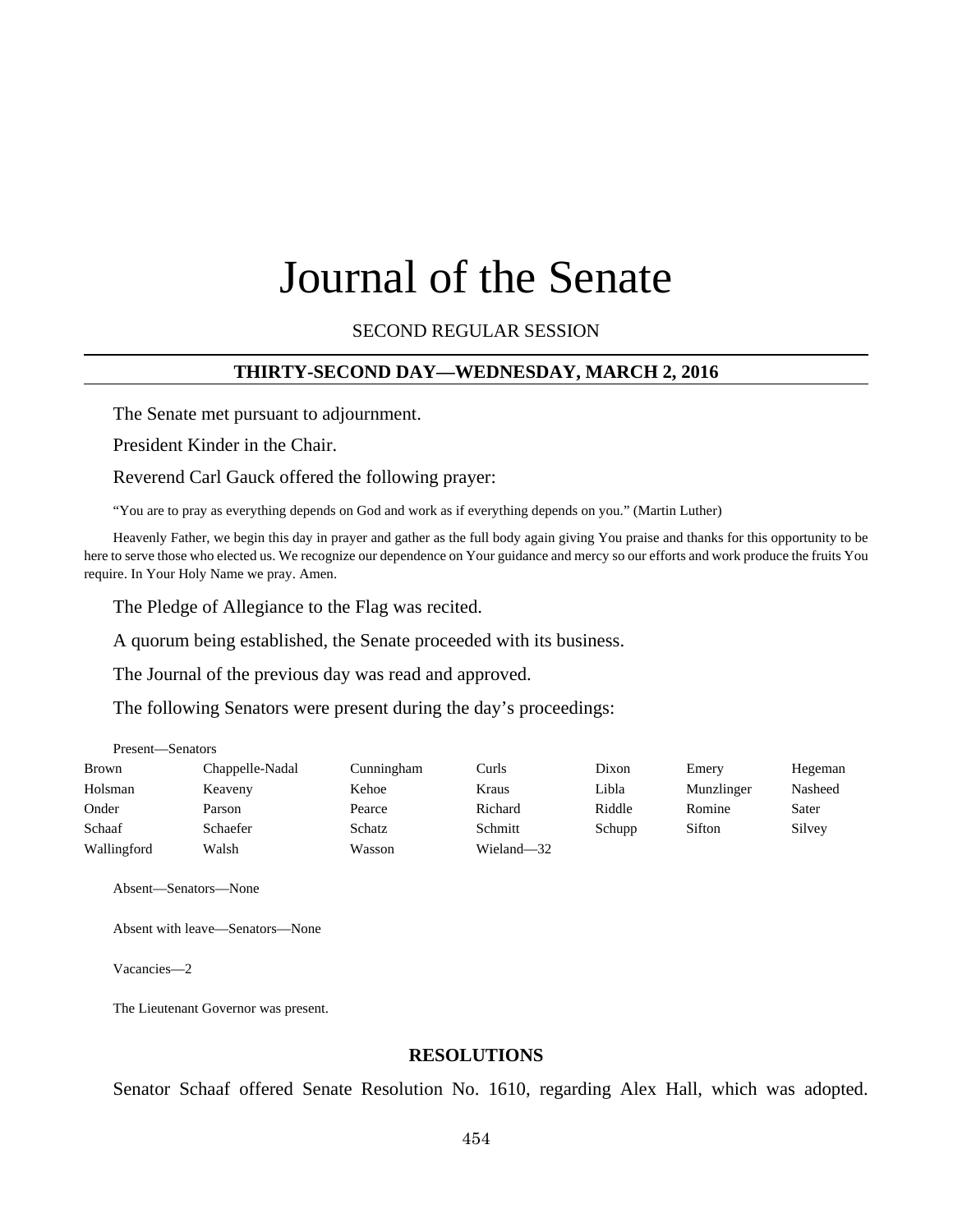Senator Schaaf offered Senate Resolution No. 1611, regarding Ruth Edmondson, which was adopted.

## **REFERRALS**

President Pro Tem Richard referred **SCR 66**, **SCR 67** and **SCR 68** to the Committee on Rules, Joint Rules, Resolutions and Ethics.

## **SENATE BILLS FOR PERFECTION**

Senator Schmitt moved that **SB 919**, with **SCS**, **SS** for **SCS**, **SA 2** and **SSA 1** for **SA 2** (pending), be called from the Informal Calendar and again taken up for perfection, which motion prevailed.

**SSA 1** for **SA 2** was again taken up.

Senator Schmitt moved that the above substitute amendment be adopted, which motion prevailed.

Senator Kehoe offered **SA 3**:

## SENATE AMENDMENT NO. 3

Amend Senate Substitute for Senate Committee Substitute for Senate Bill No. 919, Page 6, Section 311.198, Line 14 of said page, by inserting immediately after the word "duration" the following: "**and shall not contain any provision allowing for or requiring the automatic renewal of the lease or sublease**".

Senator Pearce assumed the Chair.

Senator Kehoe moved that the above amendment be adopted, which motion prevailed.

Senator Schmitt moved that **SS** for **SCS** for **SB 919**, as amended, be adopted and requested a roll call vote be taken. He was joined in his request by Senators Emery, Hegeman, Nasheed and Schaefer.

**SS** for **SCS** for **SB 919**, as amended, was adopted by the following vote:

| YEAS—Senators   |            |            |         |          |        |             |
|-----------------|------------|------------|---------|----------|--------|-------------|
| Chappelle-Nadal | Curls      | Dixon      | Holsman | Keaveny  | Kraus  | Munzlinger  |
| Nasheed         | Onder      | Romine     | Sater   | Schaefer | Schatz | Schmitt     |
| Sifton          | Walsh      | Wieland-17 |         |          |        |             |
| NAYS-Senators   |            |            |         |          |        |             |
| <b>Brown</b>    | Cunningham | Emery      | Hegeman | Kehoe    | Libla  | Parson      |
| Pearce          | Richard    | Riddle     | Schaaf  | Schupp   | Silvey | Wallingford |
| $Wasson-15$     |            |            |         |          |        |             |

Absent—Senators—None

Absent with leave—Senators—None

Vacancies—2

On motion of Senator Schmitt, **SS** for **SCS** for **SB 919**, as amended, was declared perfected and ordered printed.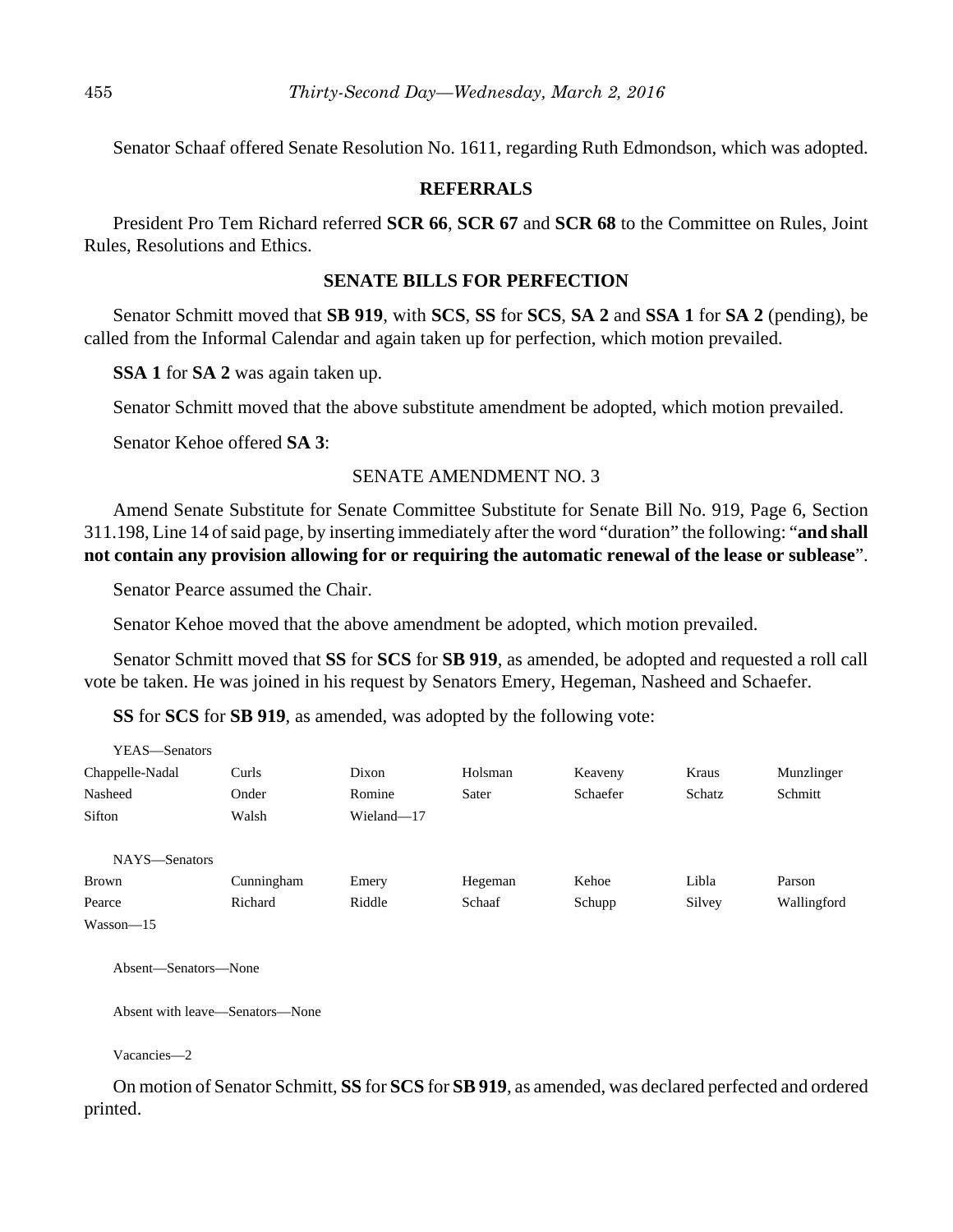Senator Sater moved that **SB 676** be taken up for perfection, which motion prevailed.

Senator Dixon assumed the Chair.

On motion of Senator Sater, **SB 676** was declared perfected and ordered printed.

Senator Sater moved that **SB 867** be taken up for perfection, which motion prevailed.

Senator Hegeman offered **SA 1**:

## SENATE AMENDMENT NO. 1

Amend Senate Bill No. 867, Page 1, In the Title, Line 3, by striking all of said line and inserting in lieu thereof the following: "to road districts."; and

Further amend said bill and page, section A, line 2, by inserting immediately after said line the following:

"137.565. Whenever ten or more voters residing in **or owners of land in** any general or special road district in any county in this state shall petition the county commission of the county in which such district is located, asking that such commission submit the question in such district for the purpose of voting for or against the levy of the tax provided for in the second sentence of the first paragraph of Section 12 of Article X of the Constitution of Missouri, it shall be the duty of the county commission, upon the filing of such petition, to submit the question. The petition so filed shall set out the duration of the tax to be levied in a period of one, two, three, or four years and the ballot to be used for voting shall specify the number of years duration of the tax levy, but in no event shall the duration of the tax levy be for a period of more than four years. Such submission shall be made by an order entered of record setting forth the date and the rate of tax the commission will levy, which rate shall not exceed thirty-five cents on the hundred dollars assessed valuation on all taxable real and tangible personal property in the district.

233.180. 1. At the term of the county commission in which such order is made, or at any subsequent term thereafter, the county commission shall appoint three commissioners of the special road district, who shall be voters of the district and owners of land within the district, who shall hold their office until the second Tuesday in April thereafter. The voters of the district shall elect three commissioners of the special road district, one of whom shall serve one year, one for two years and one for three years, and on municipal election days each year thereafter they shall elect a commissioner of the special road district to take the place of the one whose term is about to expire, who shall serve three years.

2. No person shall be elected or appointed commissioner of the special road district who is not a voter of **the district or a registered voter from the county in which the district is located and an owner of land in** the district. Any vacancy caused by resignation, death, removal from the district of a commissioner of the special road district or sale of all land owned by **[**him**] the commissioner** in the district shall be filled for the unexpired term by appointment by the remaining commissioners of the special road district. All commissioners of the special road district shall qualify by taking, subscribing and filing with the county clerk the oath prescribed by the constitution of this state, and that they will faithfully, honestly and impartially discharge their duties as commissioners of the special road district according to law.

3. If for any reason the board of commissioners of the special road district herein mentioned shall fail to fill a vacancy or vacancies caused by the expiration of the term of any one or more of the commissioners of the special road district, then the county commission is hereby authorized and required to appoint a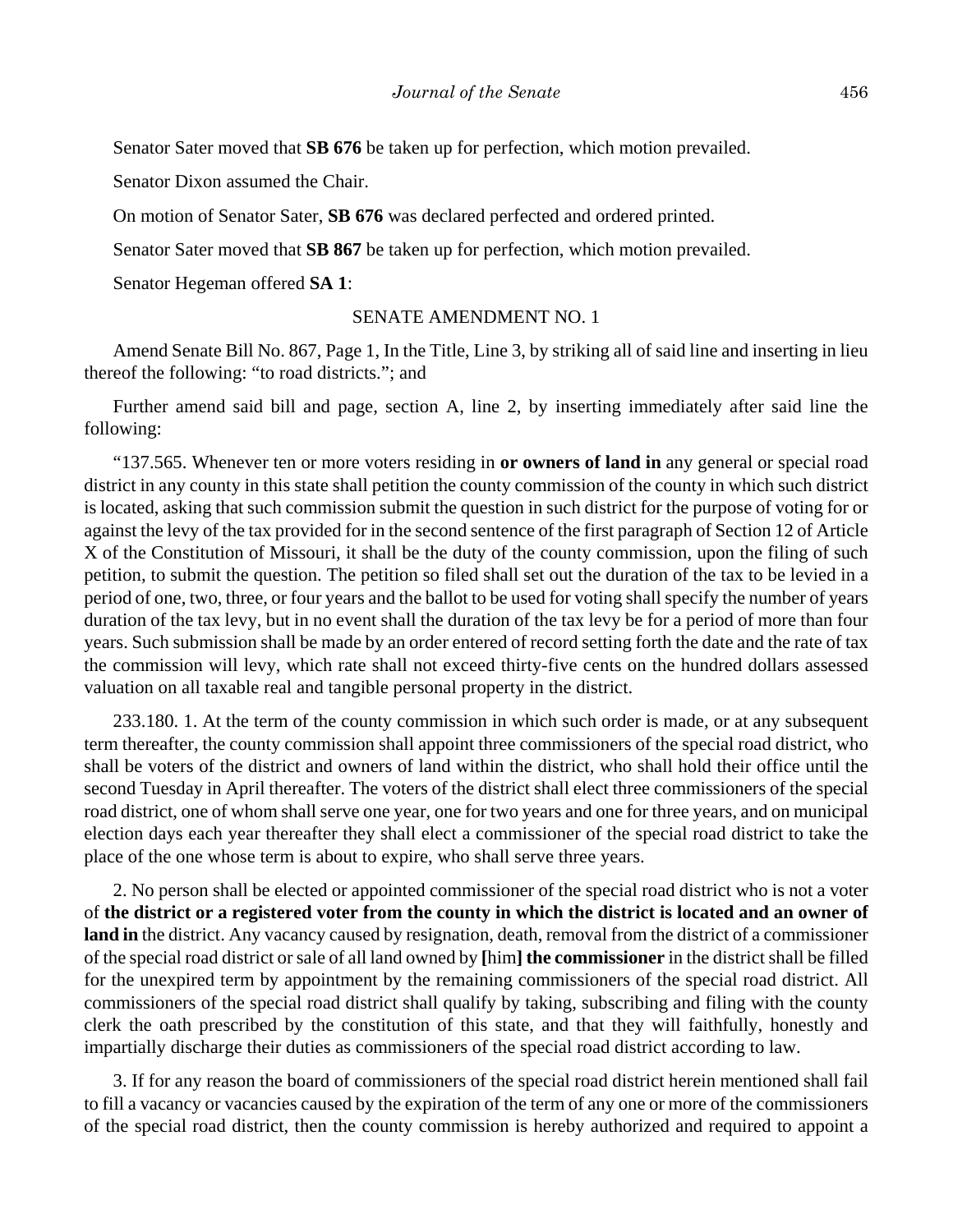person to fill the vacancy."; and

Further amend the title and enacting clause accordingly.

Senator Hegeman moved that the above amendment be adopted, which motion prevailed.

President Pro Tem Richard assumed the Chair.

On motion of Senator Sater, **SB 867**, as amended, was declared perfected and ordered printed. Senator Wallingford moved that **SB 937** be taken up for perfection, which motion prevailed. Senator Wallingford offered **SS** for **SB 937**, entitled:

# SENATE SUBSTITUTE FOR SENATE BILL NO. 937

An Act to repeal section 221.407, RSMo, and to enact in lieu thereof one new section relating to a sales tax for regional jail districts.

Senator Wallingford moved that **SS** for **SB 937** be adopted, which motion prevailed.

On motion of Senator Wallingford, **SS** for **SB 937** was declared perfected and ordered printed.

Senator Wieland moved that **SB 861**, with **SCS**, be taken up for perfection, which motion prevailed.

**SCS** for **SB 861**, entitled:

# SENATE COMMITTEE SUBSTITUTE FOR SENATE BILL NO. 861

An Act to amend chapters 68 and 143, RSMo, by adding thereto five new sections relating to transportation facilities.

Was taken up.

Senator Wieland moved that **SCS** for **SB 861** be adopted, which motion prevailed.

On motion of Senator Wieland, **SCS** for **SB 861** was declared perfected and ordered printed.

# **REPORTS OF STANDING COMMITTEES**

Senator Kehoe, Chairman of the Committee on Rules, Joint Rules, Resolutions and Ethics, submitted the following report:

Mr. President: Your Committee on Rules, Joint Rules, Resolutions and Ethics, to which was referred **SB 676**, begs leave to report that it has examined the same and finds that the bill has been truly perfected and that the printed copies furnished the Senators are correct.

On motion of Senator Kehoe, the Senate recessed until 4:00 p.m.

# **RECESS**

The time of recess having expired, the Senate was called to order by Senator Hegeman.

# **SENATE BILLS FOR PERFECTION**

Senator Schaefer moved that **SB 785**, with **SCS**, be taken up for perfection, which motion prevailed.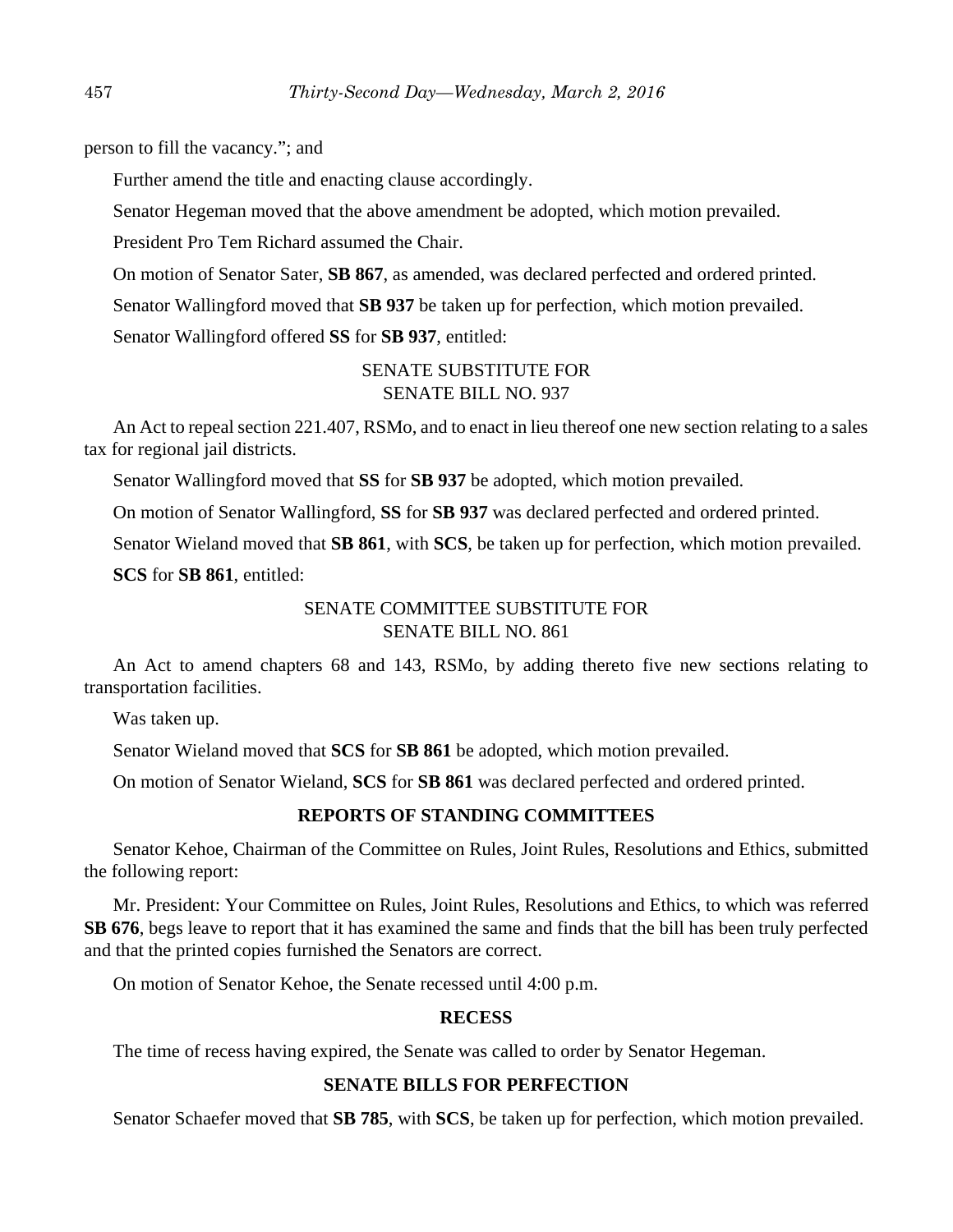**SCS** for **SB 785**, entitled:

# SENATE COMMITTEE SUBSTITUTE FOR SENATE BILL NO. 785

An Act to amend chapter 436, RSMo, by adding thereto ten new sections relating to the civil litigation funding act.

Was taken up.

Senator Schaefer moved that **SCS** for **SB 785** be adopted.

Senator Schaefer offered **SS** for **SCS** for **SB 785**, entitled:

# SENATE SUBSTITUTE FOR SENATE COMMITTEE SUBSTITUTE FOR SENATE BILL NO. 785

An Act to amend chapter 436, RSMo, by adding thereto ten new sections relating to the civil litigation funding act.

Senator Schaefer moved that **SS** for **SCS** for **SB 785** be adopted.

Senator Romine offered **SA 1**, which was read:

## SENATE AMENDMENT NO. 1

Amend Senate Substitute for Senate Committee Substitute for Senate Bill No. 785, Page 6, Section 436.558, Lines 9-11 of said page, by striking all of said lines.

Senator Romine moved that the above amendment be adopted.

Senator Schaefer offered **SSA 1** for **SA 1**:

# SENATE SUBSTITUTE AMENDMENT NO. 1 FOR SENATE AMENDMENT NO. 1

Amend Senate Substitute for Senate Committee Substitute for Senate Bill No. 785, Page 6, Section 436.558, Line 10 of said page, by striking "twenty-one" and inserting in lieu thereof: "**twenty-nine**"; and further amend line 13 of said page, by striking "thirty" and inserting in lieu thereof: "**thirty-six**"; and further amend line 15 of said page, by striking "thirty" and inserting in lieu thereof: "**thirty-six**".

Senator Schaefer moved that the above substitute amendment be adopted.

Senator Dixon offered **SA 1** to **SSA 1** for **SA 1**, which was read:

# SENATE AMENDMENT NO. 1 TO SENATE SUBSTITUTE AMENDMENT NO. 1 FOR SENATE AMENDMENT NO. 1

Amend Senate Substitute Amendment No. 1 for Senate Amendment No. 1 to Senate Substitute for Senate Committee Substitute for Senate Bill No. 785, Page 1, Lines 1-3, by striking all of said lines and inserting in lieu thereof the following: "Amend **SS/SCS/Senate Bill No. 785, Page 6, Section 436.558, Line 9**, of said page by inserting immediately after "charges" the following: "**or interest**"; and further amend lines 10-11, by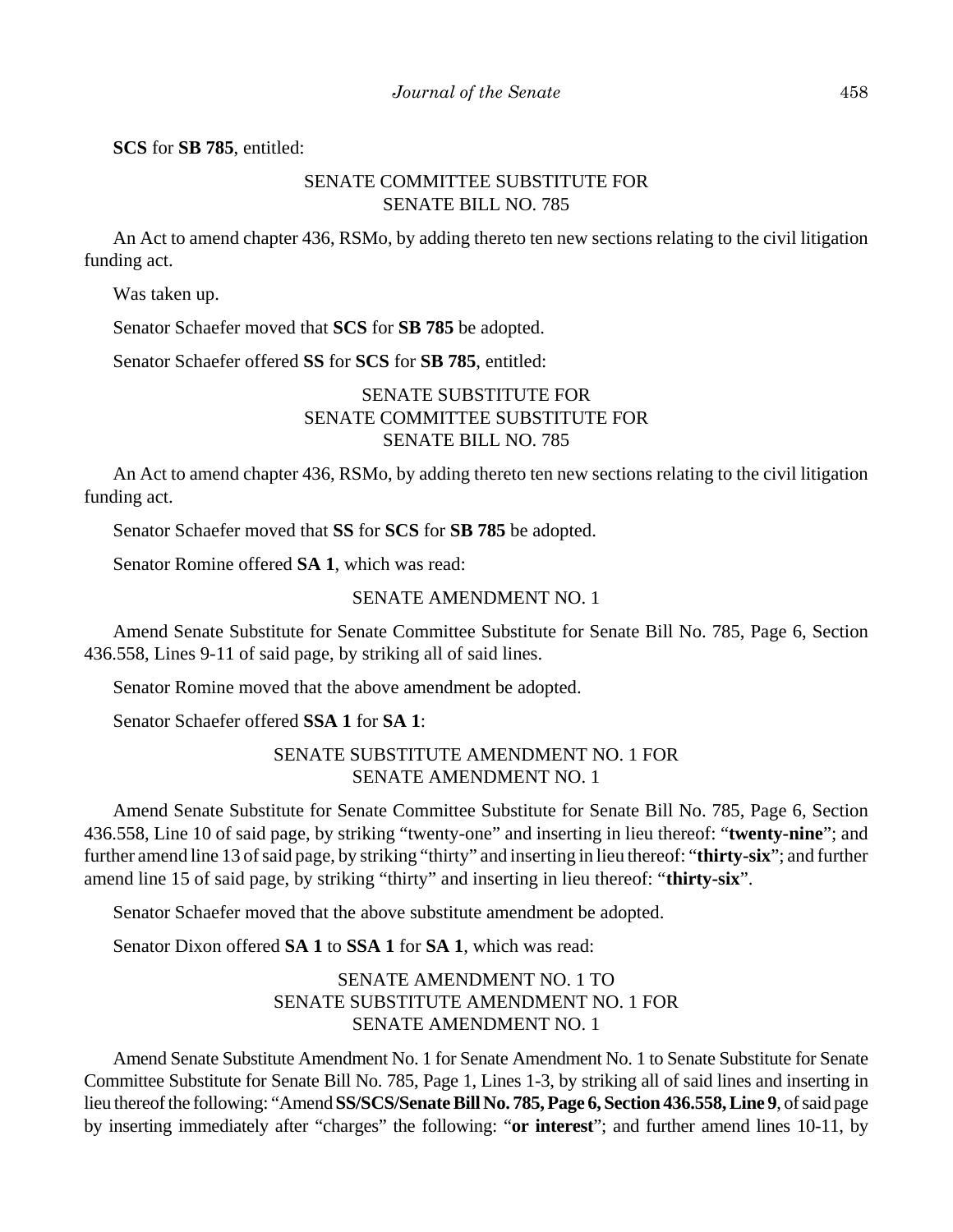striking the following: "twenty-one percent of the funded amount annually" and inserting in lieu thereof the following: "**those allowed under section 408.505**"; and further amend line 13 of said page,".

Senator Dixon moved that the above amendment be adopted.

Senator Holsman raised the point of order that **SA 1** to **SSA 1** for **SA 1** is out of order as it goes beyond the scope of the bill and further amends previously amended material in that other amendments would be locked out. The point of order was referred to the President Pro Tem who took it under advisement, which placed **SB 785**, with **SCS**, **SS** for **SCS**, **SA 1**, **SSA 1** for **SA 1**, **SA 1** to **SSA 1** for **SA 1** and point of order (pending), back on the Informal Calendar.

## **MESSAGES FROM THE GOVERNOR**

The following messages were received from the Governor, reading of which was waived:

GOVERNOR OF MISSOURI JEFFERSON CITY 65102 March 2, 2016

To the Senate of the 98th General Assembly of the State of Missouri:

I have the honor to transmit to you herewith for your advice and consent the following appointment:

LaRea Annette Griggs, 1213 Thompson Circle, Raymore, Cass County, Missouri 64083, as a member of the Missouri Brain Injury Advisory Council, for a term ending May 12, 2017, and until her successor is duly appointed and qualified; vice, Michael Sparks, term expired.

> Respectfully submitted, Jeremiah W. (Jay) Nixon Governor

Also,

## GOVERNOR OF MISSOURI JEFFERSON CITY 65102

March 2, 2016

To the Senate of the 98th General Assembly of the State of Missouri:

I have the honor to transmit to you herewith for your advice and consent the following reappointment:

Barbara J. Hayden, Republican, 20261 Highway EE, Sedalia, Pettis County, Missouri 65301, as a member of the State Fair Commission, for a term ending December 29, 2017, and until her successor is duly appointed and qualified; vice, Barbara Hayden, reappointed.

> Respectfully submitted, Jeremiah W. (Jay) Nixon Governor

Also,

## GOVERNOR OF MISSOURI JEFFERSON CITY 65102

March 2, 2016

To the Senate of the 98th General Assembly of the State of Missouri:

I have the honor to transmit to you herewith for your advice and consent the following reappointment: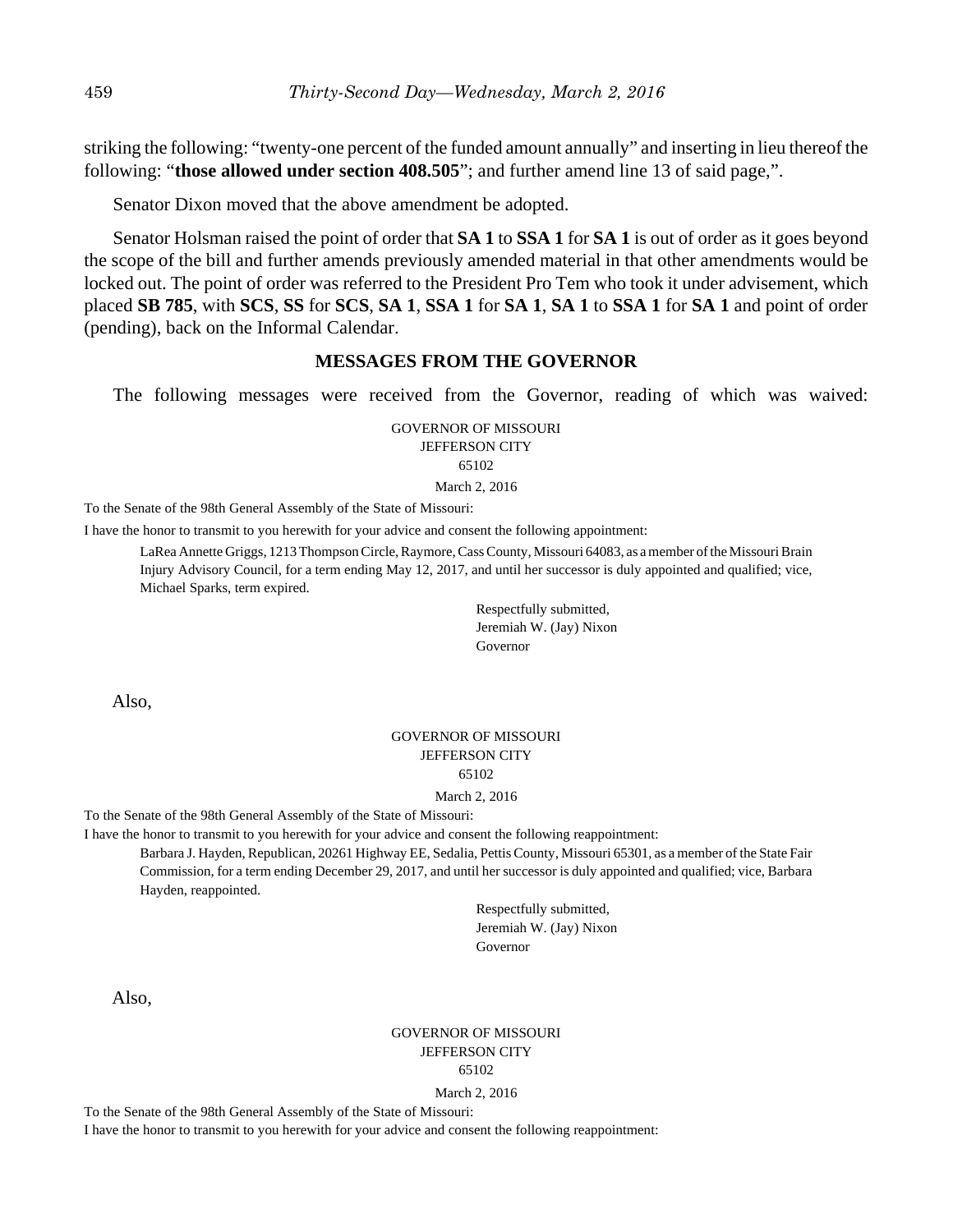Stephen F. Huss, 9712 Country Ridge Lane, Hillsboro, Jefferson County, Missouri 63050, as a member of the Mental Health Commission, for a term ending June 28, 2019, and until his successor is duly appointed and qualified; vice, Kenneth W. Dobbins, resigned.

> Respectfully submitted, Jeremiah W. (Jay) Nixon Governor

Also,

#### GOVERNOR OF MISSOURI JEFFERSON CITY 65102

March 2, 2016

To the Senate of the 98th General Assembly of the State of Missouri:

I have the honor to transmit to you herewith for your advice and consent the following reappointment:

Willis Jackson Magruder, Democrat, 20675 Willis Way, Kirksville, Adair County, Missouri 63501, as a member of the State Fair Commission, for a term ending December 29, 2016, and until his successor is duly appointed and qualified; vice, Willis Jackson Magruder, reappointed.

> Respectfully submitted, Jeremiah W. (Jay) Nixon Governor

Also,

## GOVERNOR OF MISSOURI JEFFERSON CITY 65102 March 2, 2016

To the Senate of the 98th General Assembly of the State of Missouri:

I have the honor to transmit to you herewith for your advice and consent the following reappointment:

Donald R. McQuitty, Democrat, 276 Bello Point Drive, Sunrise Beach, Camden County, Missouri 65079, as a member of the State Fair Commission, for a term ending December 29, 2019, and until his successor is duly appointed and qualified; vice, Donald R. McQuitty, reappointed.

> Respectfully submitted, Jeremiah W. (Jay) Nixon Governor

Also,

#### GOVERNOR OF MISSOURI JEFFERSON CITY 65102

#### March 2, 2016

To the Senate of the 98th General Assembly of the State of Missouri:

I have the honor to transmit to you herewith for your advice and consent the following reappointment:

Lowell F. Mohler, Republican, 4054 Highway 179, Jefferson City, Cole County, Missouri 65109, as a member of the State Fair Commission, for a term ending December 29, 2017, and until his successor is duly appointed and qualified; vice, Lowell Mohler, reappointed.

> Respectfully submitted, Jeremiah W. (Jay) Nixon Governor

Also,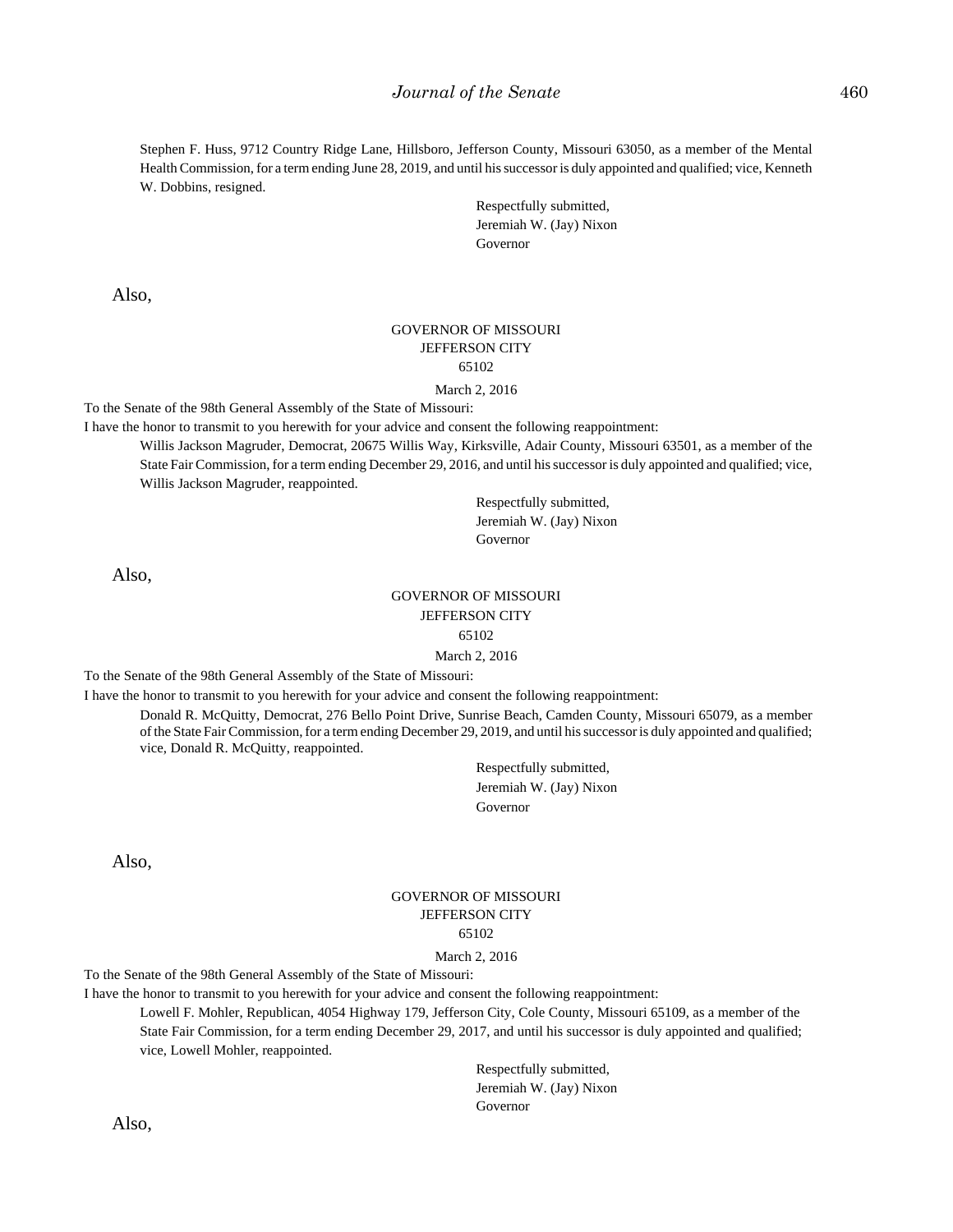#### GOVERNOR OF MISSOURI JEFFERSON CITY 65102

March 2, 2016

To the Senate of the 98th General Assembly of the State of Missouri:

I have the honor to transmit to you herewith for your advice and consent the following appointment:

Harvey Richards, 4201 Culpeper Drive, Columbia, Boone County, Missouri 65202, as a member of the Missouri Brain Injury Advisory Council, for a term ending May 12, 2018, and until his successor is duly appointed and qualified; vice, Donna R. Haley, term expired.

> Respectfully submitted, Jeremiah W. (Jay) Nixon Governor

Also,

#### GOVERNOR OF MISSOURI JEFFERSON CITY

65102

March 2, 2016

To the Senate of the 98th General Assembly of the State of Missouri:

I have the honor to transmit to you herewith for your advice and consent the following reappointment:

Kevin C. Roberts, Democrat, 9977 Venita Lane, Hillsboro, Jefferson County, Missouri 63050, as a member of the State Fair Commission, for a term ending December 29, 2018, and until his successor is duly appointed and qualified; vice, Kevin Roberts, reappointed.

> Respectfully submitted, Jeremiah W. (Jay) Nixon Governor

Also,

#### GOVERNOR OF MISSOURI JEFFERSON CITY 65102

March 2, 2016

To the Senate of the 98th General Assembly of the State of Missouri:

I have the honor to transmit to you herewith for your advice and consent the following appointment:

Judith E. Sandbothe, 7011 Ketterman Lane, Jefferson City, Cole County, Missouri 65101, as a member of the Missouri Brain Injury Advisory Council, for a term ending May 12, 2018, and until her successor is duly appointed and qualified; vice, Michael C. Rader, resigned.

> Respectfully submitted, Jeremiah W. (Jay) Nixon Governor

Also,

#### GOVERNOR OF MISSOURI JEFFERSON CITY 65102

March 2, 2016

To the Senate of the 98th General Assembly of the State of Missouri:

I have the honor to transmit to you herewith for your advice and consent the following appointment:

Rosella L. Schad, 12655 County Road 4037, Holts Summit, Callaway County, Missouri 65043, as a member of the Board of Geologist Registration, for a term ending April 11, 2017, and until her successor is duly appointed and qualified; vice, Joseph Gulino, term expired.

> Respectfully submitted, Jeremiah W. (Jay) Nixon Governor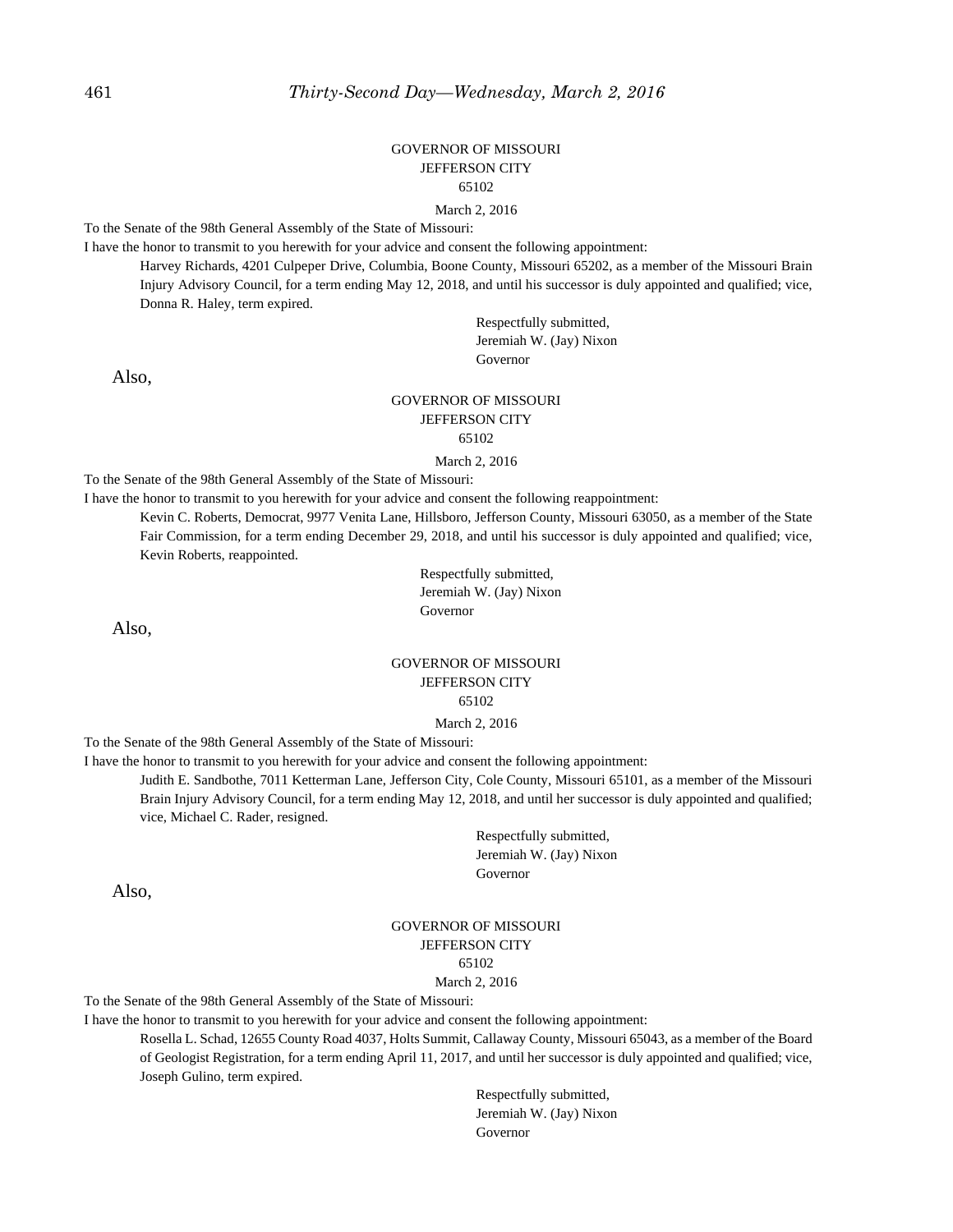Also,

#### GOVERNOR OF MISSOURI JEFFERSON CITY

#### 65102

March 2, 2016

To the Senate of the 98th General Assembly of the State of Missouri:

I have the honor to transmit to you herewith for your advice and consent the following reappointment:

Karl E. Wilson, 4525 Laclede #4, Saint Louis City, Missouri 63108, as a member of the Mental Health Commission, for a term ending June 28, 2018, and until his successor is duly appointed and qualified; vice, Karl E. Wilson, resigned.

Respectfully submitted,

Jeremiah W. (Jay) Nixon

Governor

Also,

#### GOVERNOR OF MISSOURI JEFFERSON CITY 65102 March 2, 2016

To the Senate of the 98th General Assembly of the State of Missouri:

I have the honor to transmit to you herewith for your advice and consent the following appointment:

Derek J. Wiseman, 6541 Murdoch Avenue, Saint Louis City, Missouri 63109, as a member of the Children's Trust Fund, for a term ending September 15, 2018, and until his successor is duly appointed and qualified; vice, Susan E. Block, term expired.

> Respectfully submitted, Jeremiah W. (Jay) Nixon Governor

President Pro Tem Richard referred the above appointments and reappointments to the Committee on Gubernatorial Appointments.

## **MESSAGES FROM THE HOUSE**

The following message was received from the House of Representatives through its Chief Clerk:

Mr. President: I am instructed by the House of Representatives to inform the Senate that the House has taken up and passed **SCS** for **SCR 58**.

## **REPORTS OF STANDING COMMITTEES**

Senator Kehoe, Chairman of the Committee on Rules, Joint Rules, Resolutions and Ethics, submitted the following reports:

Mr. President: Your Committee on Rules, Joint Rules, Resolutions and Ethics, to which were referred **SCS** for **SB 861**; **SS** for **SB 937**; **SS** for **SCS** for **SB 919**; and **SB 867**, begs leave to report that it has examined the same and finds that the bills have been truly perfected and that the printed copies furnished the Senators are correct.

## **REFERRALS**

President Pro Tem Richard referred **SCS** for **SB 861** to the Committee on Governmental Accountability and Fiscal Oversight.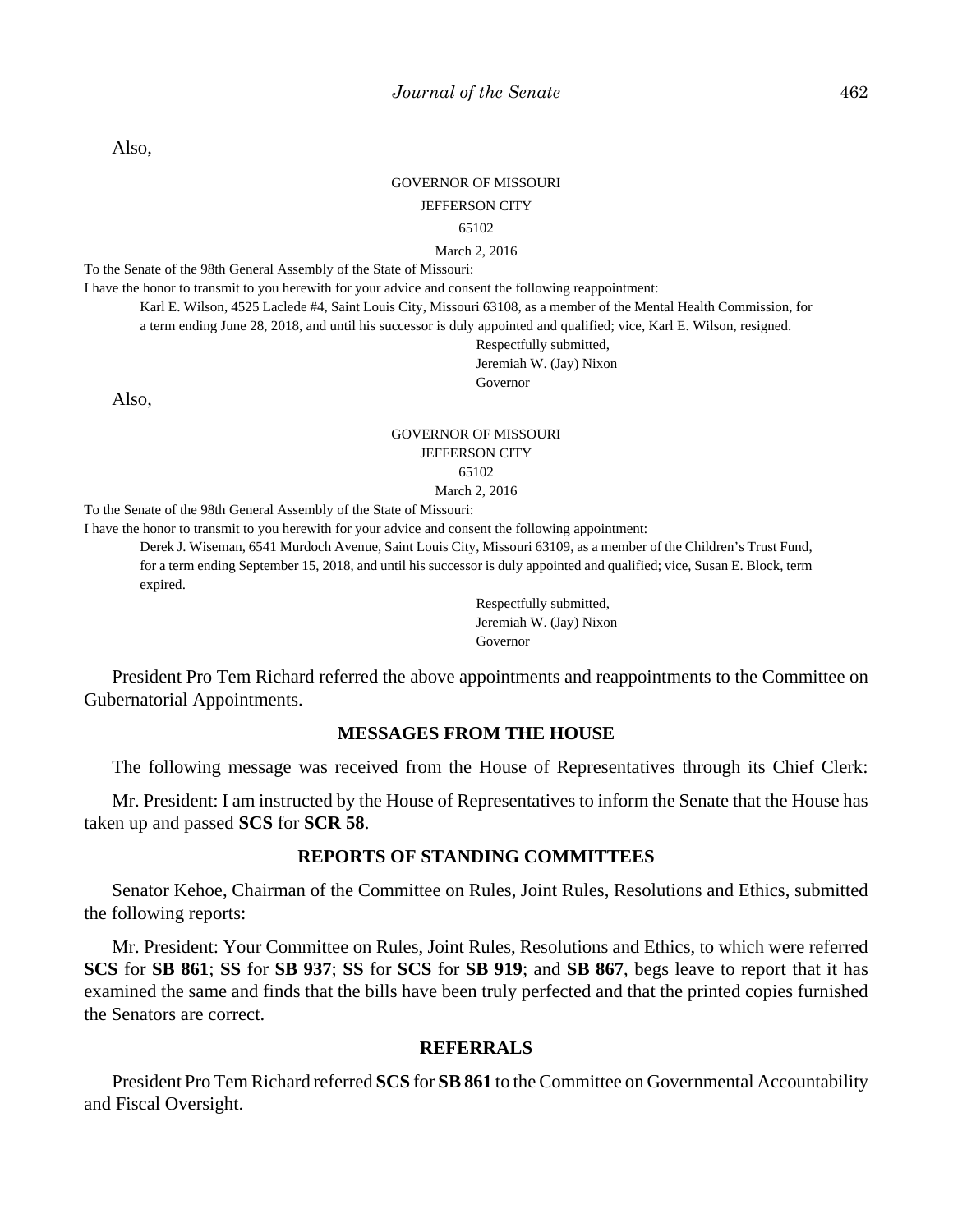#### **RESOLUTIONS**

Senator Sater offered Senate Resolution No. 1612, regarding Dr. and Mrs. Scott Goldstein, Anderson, which was adopted.

Senator Onder offered Senate Resolution No. 1613, regarding Brianna Farrell, which was adopted. Senator Onder offered Senate Resolution No. 1614, regarding Jacob Beckmann, which was adopted. Senator Onder offered Senate Resolution No. 1615, regarding Shelby Beasley, which was adopted. Senator Onder offered Senate Resolution No. 1616, regarding Alicia Alexander, which was adopted. Senator Onder offered Senate Resolution No. 1617, regarding Tyler Hoffmann, which was adopted. Senator Onder offered Senate Resolution No. 1618, regarding Marcus Forrest, which was adopted. Senator Onder offered Senate Resolution No. 1619, regarding Cameron Graham, which was adopted. Senator Onder offered Senate Resolution No. 1620, regarding Brenden Bratsch, which was adopted. Senator Onder offered Senate Resolution No. 1621, regarding Keenan Bross, which was adopted. Senator Onder offered Senate Resolution No. 1622, regarding James Clemens, which was adopted. Senator Kehoe offered Senate Resolution No. 1623, regarding Heartland Independent Living Center, Owensville, which was adopted.

Senator Kehoe offered Senate Resolution No. 1624, regarding Eagle Scout Curtis "Curt" Keller, Russellville, which was adopted.

## **INTRODUCTIONS OF GUESTS**

Senator Pearce introduced to the Senate, Taylor Bryant, Wicky Sleight and Wayne McReynolds, Saline County Extension.

Senator Holsman introduced to the Senate, Helen Logan Hunter, Grandview.

Senator Schaaf introduced to the Senate, Timothy Thompson and Rod Chapel, Kansas City; and Lauren McCubbin, Liberty.

Senator Sater introduced to the Senate, Janice Varner, Cassville.

Senator Riddle introduced to the Senate, Charlotte Bader, Montgomery County; Cassie Shultz, Pulaski County; Anna Roth, Perry County; and Frank Alford, Oregon County.

Senator Kehoe introduced to the Senate, Coaches Dawn Wuelling, Clay McDaniel, Shannon Nelson and Mike Wuelling; Ryliegh Long and Skyler Martin; and members of the Maries County R-II Archery Team.

Senator Parson introduced to the Senate, Velynda Cameron, Bolivar, and members of 4-H youth groups from Polk and Hickory Counties.

Senator Schupp introduced to the Senate, the Physician of the Day, Dr. Han Paik, Ballwin.

Senator Schupp introduced to the Senate, Sterling Waldman, Alexis Smith and Anna Rickard.

On motion of Senator Kehoe, the Senate adjourned under the rules.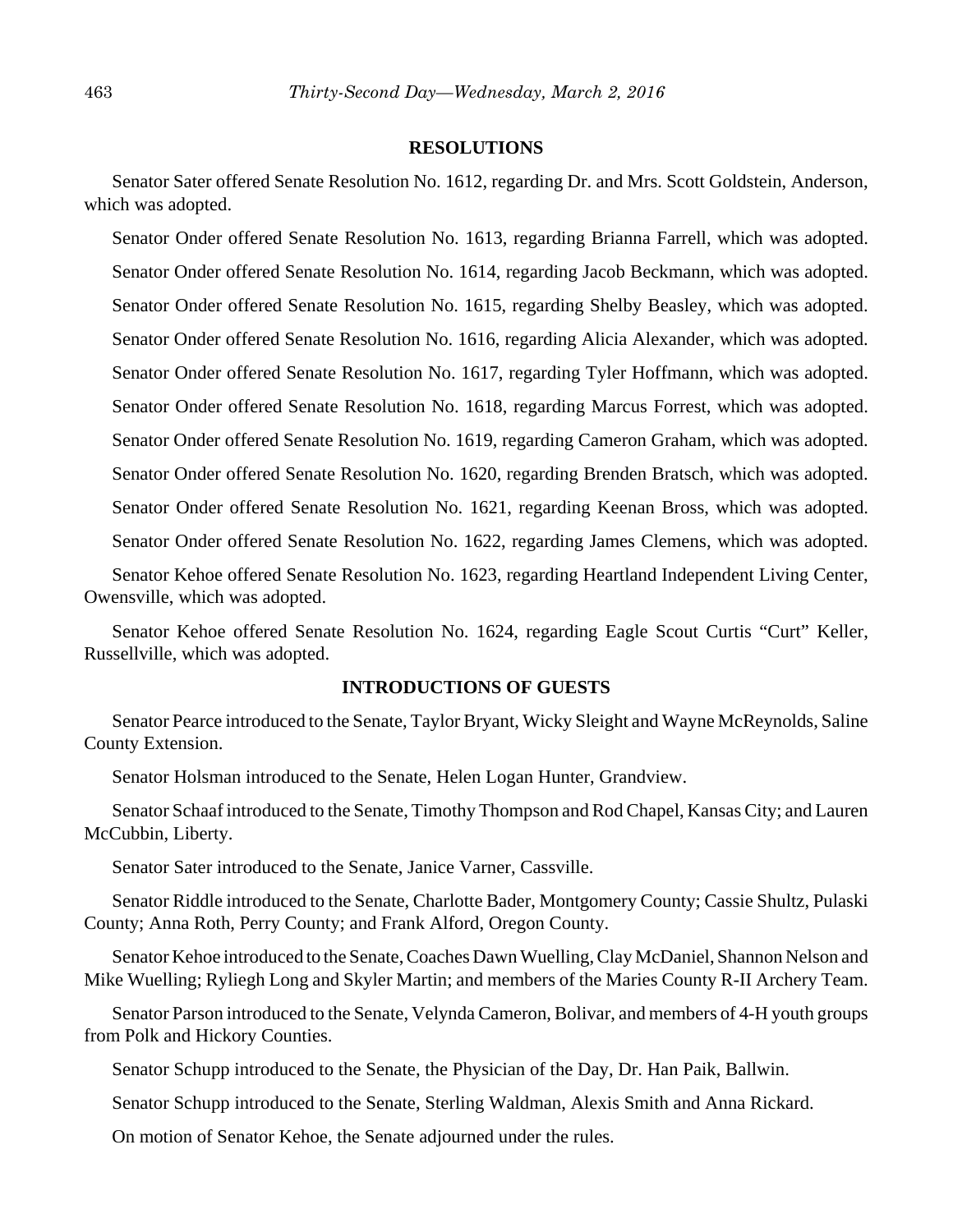## SENATE CALENDAR  $\overline{\phantom{a}}$

#### THIRTY-THIRD DAY–THURSDAY, MARCH 3, 2016 \_\_\_\_\_\_

# FORMAL CALENDAR

# VETOED BILLS

SCR 46-Schmitt

## SECOND READING OF SENATE BILLS

SB 1070-Romine SB 1071-Hegeman SB 1072-Hegeman SB 1073-Brown SB 1074-Schmitt SB 1075-Wallingford SB 1076-Parson SB 1077-Parson SB 1078-Parson SB 1079-Riddle SB 1080-Schaefer SB 1081-Schaefer SB 1082-Cunningham SB 1083-Wallingford SB 1084-Pearce SB 1085-Pearce SB 1086-Holsman SB 1087-Romine, et al SB 1088-Schmitt SB 1089-Onder SB 1090-Hegeman SB 1091-Riddle SB 1092-Riddle SB 1093-Romine SB 1094-Kehoe SB 1095-Wallingford SB 1096-Dixon and Keaveny SB 1097-Dixon SB 1098-Dixon SB 1099-Dixon SB 1100-Silvey and Holsman SB 1101-Silvey

SB 1102-Silvey SB 1103-Schaefer SB 1104-Schaefer SB 1105-Schaefer SB 1106-Schaefer SB 1107-Riddle SB 1108-Curls SB 1109-Hegeman SB 1110-Brown SB 1111-Brown SB 1112-Richard SB 1113-Schaaf SB 1114-Wallingford SB 1115-Emery SB 1116-Wasson SB 1117-Wasson SB 1118-Schaaf SB 1119-Pearce SB 1120-Hegeman, et al SB 1121-Onder SB 1122-Schupp SB 1123-Schupp SB 1124-Brown SB 1125-Chappelle-Nadal SB 1126-Chappelle-Nadal SB 1127-Chappelle-Nadal SB 1128-Riddle SB 1129-Riddle SB 1130-Riddle SB 1131-Sifton SB 1132-Sifton SB 1133-Sifton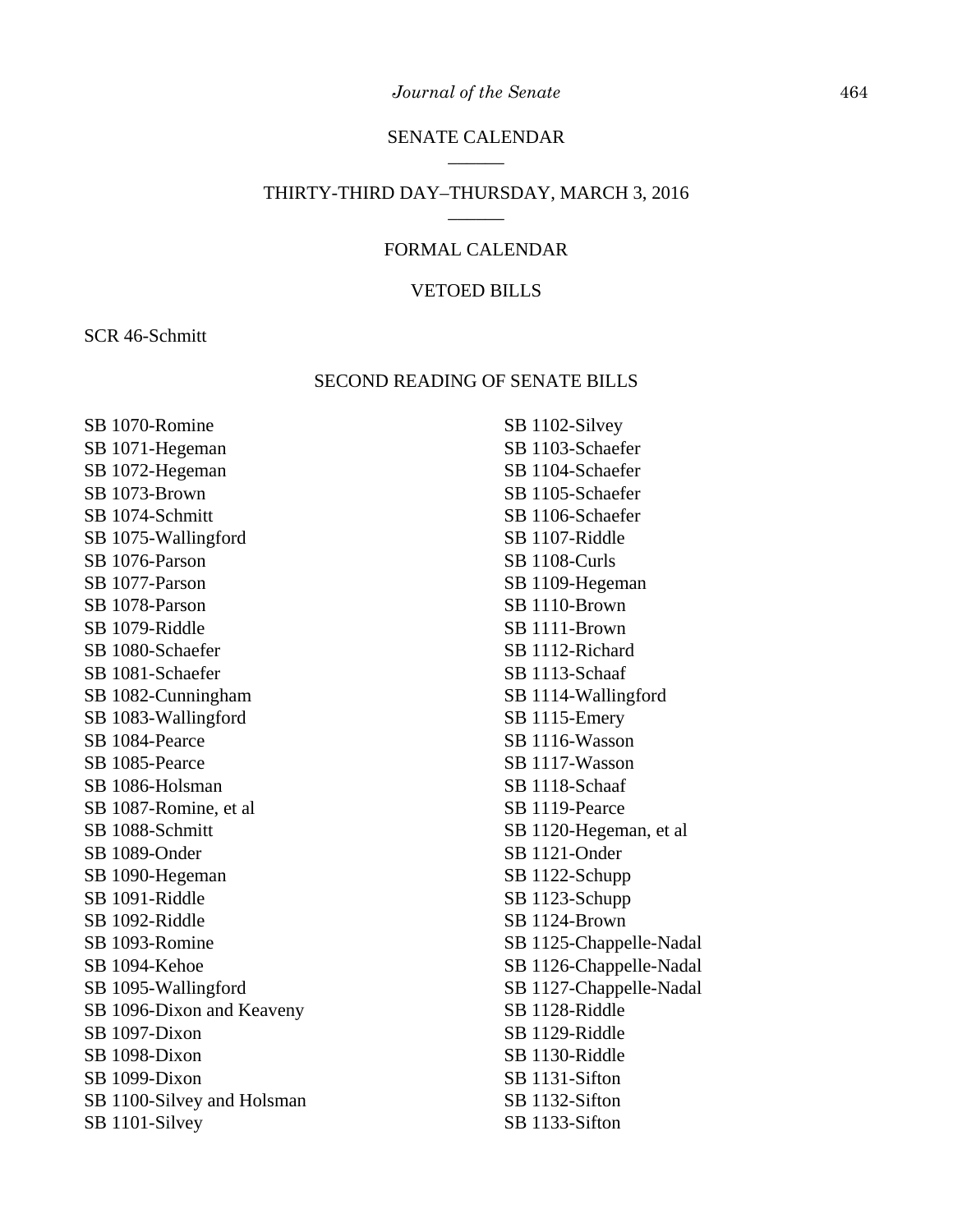SB 1134-Brown SB 1135-Cunningham SB 1136-Sater SB 1137-Sater SB 1138-Wallingford SB 1139-Silvey and Holsman SB 1140-Silvey SB 1141-Silvey SB 1142-Wieland SB 1143-Romine SB 1144-Brown

SB 1145-Nasheed SB 1146-Nasheed SB 1147-Riddle SB 1148-Schatz SB 1149-Chappelle-Nadal SB 1150-Pearce SB 1151-Schaaf SJR 41-Schmitt SJR 42-Emery SJR 43-Chappelle-Nadal

# HOUSE BILLS ON SECOND READING

HCS for HB 1477 HCS for HB 1474 HCS for HB 1729 HB 1414-Houghton HB 1588-Franklin HB 1728-Reiboldt HB 1565-Engler HCS for HB 1433 HCS for HB 2155 HCS for HB 1387 HCS for HB 1612 HCS for HB 1817 HCS for HB 1964

HCS for HBs 1780 & 1420 HB 1392-King HCS for HB 1480 HCS for HB 1850 HCS for HB 1419 HCS for HB 1613 HB 1721-Dugger HCS for HB 1449 HCS for HB 1601 HB 1827-McGaugh HCS for HB 1904 HB 2111-Eggleston

## THIRD READING OF SENATE BILLS

1. SB 783-Onder (In Fiscal Oversight)

(In Fiscal Oversight)

- 2. SS for SB 732-Munzlinger (In Fiscal Oversight)
- 3. SB 641-Schatz (In Fiscal Oversight)
- 4. SCS for SB 794-Wallingford (In Fiscal Oversight)
- 5. SCS for SB 814-Wallingford, et al (In Fiscal Oversight)
- 6. SB 700-Schatz (In Fiscal Oversight)
- 7. SB 875-Schaefer (In Fiscal Oversight)
- 8. SS for SB 799-Kraus (In Fiscal Oversight)
- 9. SB 879-Brown (In Fiscal Oversight)
- 10. SCS for SBs 688 & 854-Romine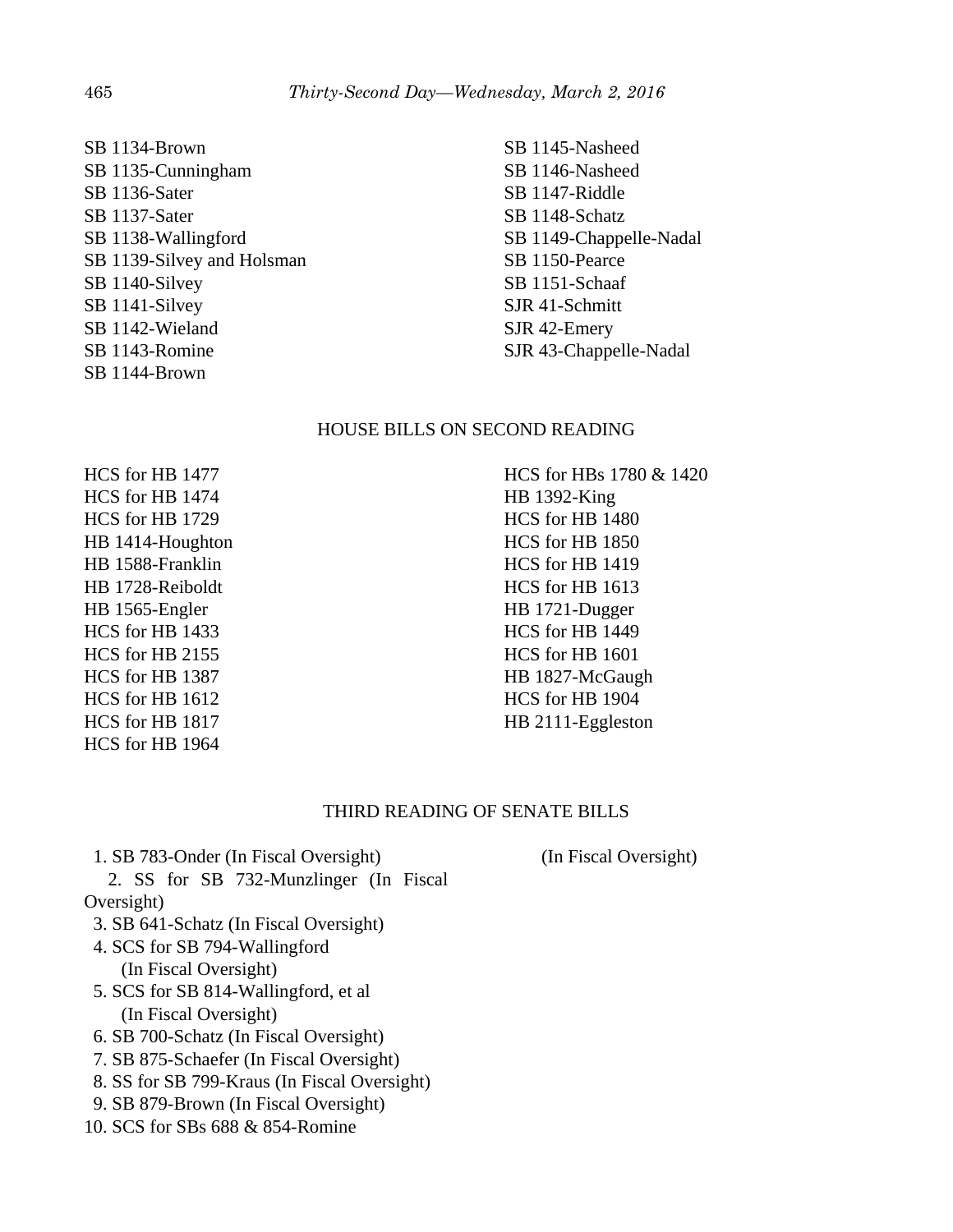- 11. SCS for SB 804-Onder 12. SCS for SBs 586 & 651-Wasson (In Fiscal Oversight) 13. SCS for SB 855-Pearce (In Fiscal Oversight) 14. SB 997-Pearce (In Fiscal Oversight) 15. SCS for SB 800-Sater, et al (In Fiscal Oversight) 16. SB 676-Sater 17. SCS for SB 861-Wieland (In Fiscal Oversight) 18. SS for SB 937-Wallingford 19. SS for SCS for SB 919-Schmitt
- 20. SB 867-Sater

## SENATE BILLS FOR PERFECTION

- 1. SB 980-Keaveny, with SCS
- 2. SB 680-Emery
- 3. SB 844-Parson
- 4. SB 772-Onder, with SCS
- 5. SB 698-Hegeman, with SCS
- 6. SB 786-Kraus
- 7. SB 624-Libla
- 8. SB 590-Dixon, with SCS
- 9. SBs 661, 726 & 741-Dixon, with SCS
- 10. SBs 588, 603 & 942-Dixon and Curls, with SCS
- 11. SB 618-Wallingford, with SCS
- 12. SB 681-Cunningham
- 13. SB 702-Munzlinger
- 14. SB 1025-Kraus 15. SB 856-Silvey, with SCS 16. SB 988-Kraus 17. SB 973-Wasson, with SCS 18. SB 921-Riddle, with SCS 19. SB 801-Sater, with SCS 20. SB 964-Wallingford, with SCS 21. SB 986-Brown, with SCS 22. SB 1002-Hegeman 23. SB 898-Cunningham 24. SBs 789 & 595-Wasson, with SCS 25. SB 659-Wasson
- 26. SB 575-Schaefer, with SCS

# HOUSE BILLS ON THIRD READING

HB 1631-Alferman, with SCS (Kraus) (In Fiscal Oversight)

HJR 53-Dugger (Kraus) (In Fiscal Oversight)

## INFORMAL CALENDAR

## SENATE BILLS FOR PERFECTION

SB 580-Schaaf, with SCS & SA 2 (pending) SB 612-Cunningham SB 619-Wallingford SB 623-Libla

SB 644-Onder, with SCS SB 706-Dixon SB 785-Schaefer, with SCS, SS for SCS, SA 1, SSA 1 for SA 1, SA 1 to SSA 1 for SA 1 &